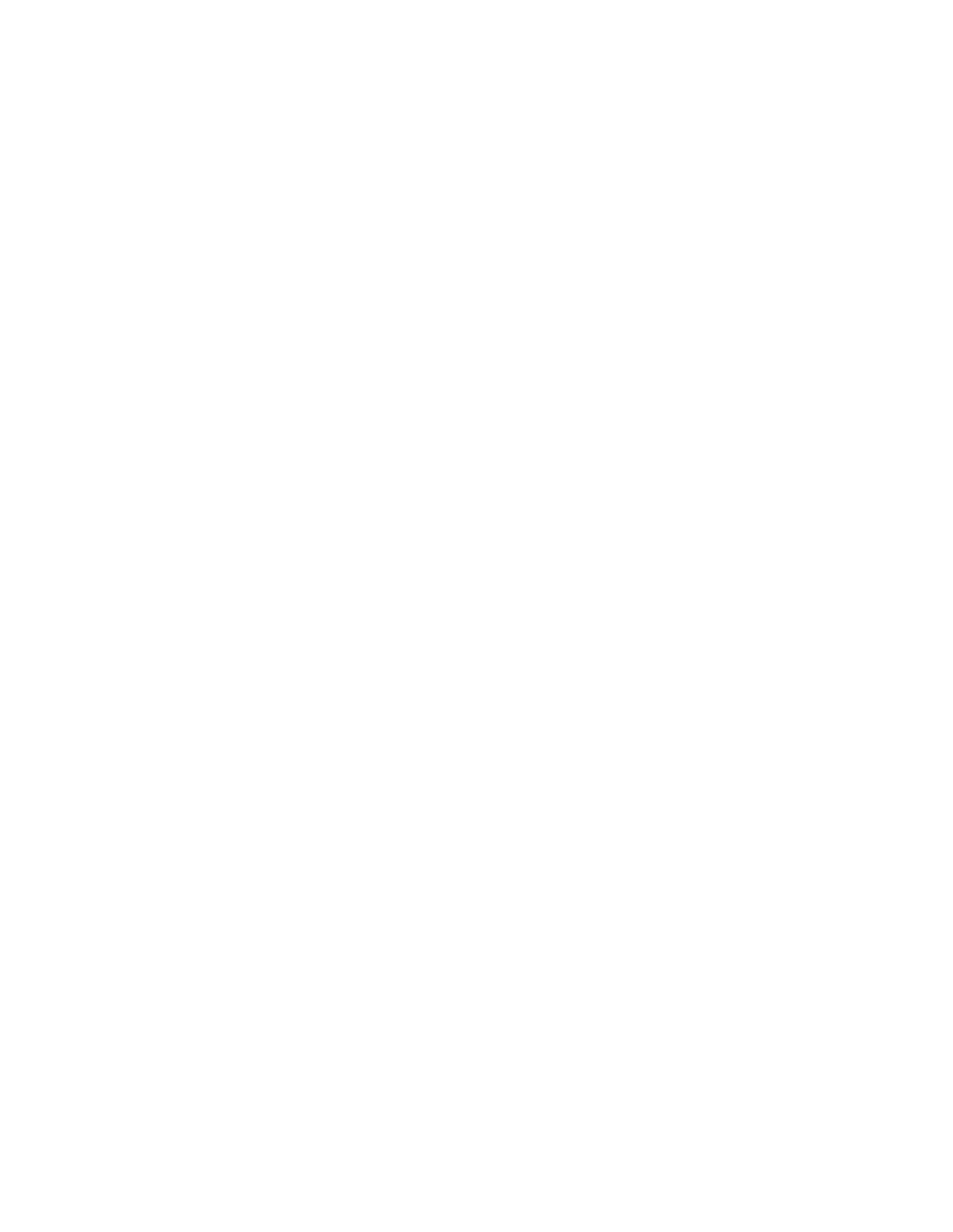$\overline{a}$ 

## **I. RATIONALE FOR AND PURPOSE OF DOCUMENT**

1. During 2009, ways to make the Committee on World Food Security (CFS) a more effective body to combat food insecurity and malnutrition were agreed to and widely supported. The new CFS offers opportunities for a wider range of national and regional stakeholders to play a more prominent role in combating hunger and food insecurity. By virtue of their prominence within regions and their anticipated enhanced governance role as provided for in the Immediate Plan of Action (IPA) for FAO renewal, it is considered opportune for FAO Regional Conferences (RCs) to consider how they could contribute more effectively to national, regional and global food security and its governance, and to identify priority areas for action, within the framework of the reformed CFS.

2. The purpose of this document is to assist RC participants to address this important issue which has been included as discussion item in the provisional agendas of all RCs. The document briefly outlines the main features of the reformed CFS and suggests possible roles that FAO RCs could play in order to maximize benefits to countries in the region.

## **II. REASONS FOR REFORMING THE COMMITTEE ON WORLD FOOD SECURITY**

3. Faced with rapidly rising hunger and weak synergy and coordination in the governance of world food security, Member Nations of the CFS agreed to embark on a profound reform of the Committee to strengthen it considerably so that it can fully play its vital role especially to coordinate expertise and action in the fight against hunger and food and nutrition insecurity.

4. Wide-ranging reforms of the CFS were agreed to unanimously by its members at its  $35<sup>th</sup>$ session in October 2009 and subsequently approved in November 2009 by the 36<sup>th</sup> session of the FAO Conference. In addition, the reforms were endorsed by the Heads of State and Governments in November 2009 at the World Summit on Food Security who committed to "fully implement the reform of the CFS" as one of the four strategic goals of the Summit.

## **III. KEY FEATURES OF THE REFORM**<sup>1</sup>

5. As a central component of the evolving Global Partnership for Agriculture, Food Security and Nutrition, the reformed CFS will constitute the foremost inclusive international and intergovernmental platform for a broad range of committed stakeholders to work together in a coordinated manner and in support of country-led processes towards the elimination of hunger and ensuring food security and nutrition for all human beings. The CFS will strive for a world free from hunger where countries implement the "Voluntary guidelines for the progressive realization of the right to adequate food in the context of national food security".

6. Implementation of the CFS' new roles will be carried out in two phases. Phase I will include coordination at global level, policy convergence, and support and advice to countries and regions. In Phase II, CFS will gradually take on additional roles such as coordination at national and regional levels, promote accountability and share best practices at all levels, and develop a global strategic framework for food security and nutrition.

<sup>&</sup>lt;sup>1</sup> Detailed features of the reform can be found in the CFS document CFS: 2009/2 Rev. 2 (accessible at ftp://ftp.fao.org/docrep/fao/meeting/017/k6023e4.pdf).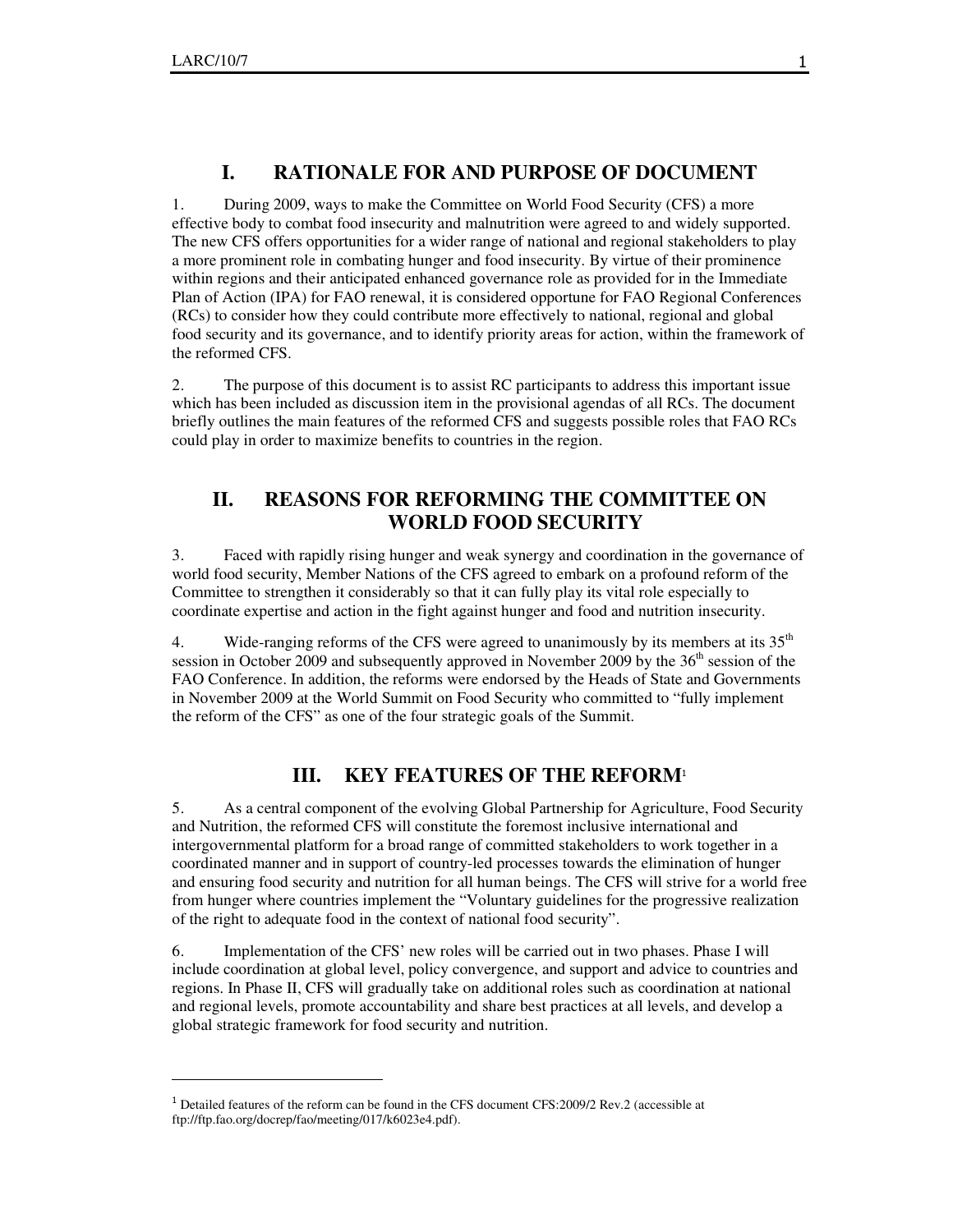#### *3.1. Inclusiveness*

7. The new CFS will be composed of members, participants and observers and will seek to achieve a balance between inclusiveness and effectiveness. Its composition will ensure that the voices of all relevant stakeholders – particularly those most affected by food insecurity - are heard.

8. Membership of the Committee is open to all Members of FAO, WFP or IFAD, or nonmember States of FAO that are member States of the United Nations. The Committee is open to participants from the following categories of organizations and entities, i) UN agencies and bodies with a specific mandate in food security and nutrition, ii) civil society and non-governmental organizations and their networks with strong relevance to food security and nutrition, iii) international agricultural research systems, iv) international and regional financial institutions, and v) representatives of private sector associations and philanthropic foundations. The Committee or its Bureau may invite other interested organizations relevant to its work to observe entire sessions or for specific agenda items.

9. While governments are the only voting members, participants take part in the work of the Committee with the right to intervene in plenary and breakout discussions to contribute to the preparation of meeting documents and agendas, submit and present documents and formal proposals, and interact with the Bureau during intersessional periods.

#### *3.2. Intersessional activities*

10. The overall CFS includes not only an annual global meeting, but also a series of intersessional activities at various levels, including within regions. Coordination among actors and levels between plenary sessions will be facilitated by the CFS Bureau which, composed of a Chairperson and twelve members from the various regions, represents the broader membership of the CFS during such periods.

11. The Bureau, will establish an Advisory Group composed of representatives of FAO, WFP and IFAD and other non-Member CFS participants. The function of the Advisory Group is to provide input to the Bureau regarding the range of tasks which the CFS Plenary has instructed it to perform.

#### *3.3. High Level Panel of Experts on Food Security and Nutrition*

12. In line with efforts to revitalize the CFS, members called for the regular inclusion of structured food security and nutrition-related expertise to better inform its sessions and support members and other stakeholders in designing strategies and programmes to address food insecurity. A High Level Panel of Experts (HLPE) on Food Security and Nutrition is being established with this purpose in mind.

13. The HLPE will: i) assess and analyze the current state of food security and nutrition and its underlying causes; ii) provide scientific and knowledge-based analysis and advice on specific policy-relevant issues, utilizing existing high quality research, data and technical studies; and iii) identify emerging issues and help the CFS and its members prioritize future actions and attentions on key focal areas. The HLPE will be composed of a Steering Committee and a subsidiary network of food security and nutrition experts organized on the basis of ad hoc project teams.

#### *3.4. Secretariat*

14. There should be a small, permanent CFS Secretariat located in FAO Rome. For the biennium 2010-2011, the Secretariat will be headed by a Secretary from FAO and include staff from the other UN Rome-based agencies (WFP and IFAD). Its task will be to assist the Plenary, the Bureau and Advisory Group, and the High Level Panel of Experts in their work.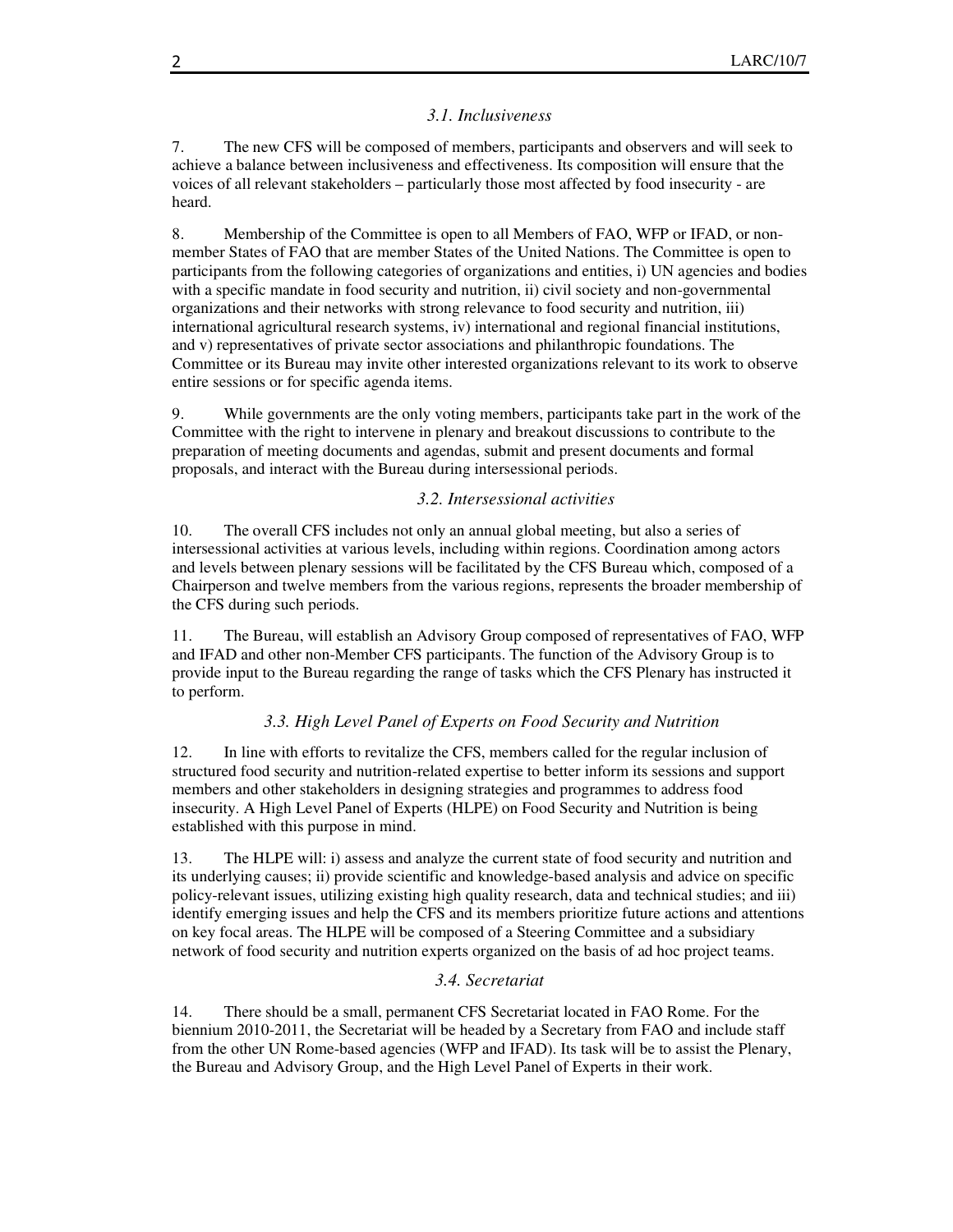15. Further arrangements regarding the Secretary, including possible rotation among the three Rome-based agencies, and the inclusion in the Secretariat of other UN entities directly concerned with food security and nutrition, should be decided by the CFS Plenary in 2011.

### **IV. STATUS OF THE CFS REFORM**

16. To date the CFS Bureau has focused on setting up the structures and procedures agreed under the reform plan.

17. Terms of reference and structure of the Advisory Group have been approved by the Bureau. There will be thirteen members from five different categories whose membership for this biennium has been agreed as follows:

- i) UN Organizations and Bodies (5): IFAD, WFP, FAO, HLTF, Special Rapporteur on the Right to Food;
- ii) CSOs/NGOs (4): Representatives of participating organizations to be proposed by NGOs/CSOs as an interim solution until a global mechanism is established;
- iii) International Agricultural Research Bodies (1): Bioversity;
- iv) International Financial and Trade Institutions (1): World Bank;
- v) Private sector/philanthropic Foundations (2): International Agri-food Network; Bill and Melinda Gates Foundations.

18. Rules and procedures of the HLPE have been approved. Nominations for possible experts in various food security fields have been called for.

19. In accordance with the reform document, CSOs are autonomously preparing a proposal for a global mechanism to facilitate their engagement with the CFS at all levels. This global mechanism for food security and nutrition will function as a facilitating body for CSO consultation and participation in the CFS, including at regional level.

20. Discussion has started regarding possible CFS agenda topics and the format for the 36th Session which will be held from 11-14 October 2010.

21. The CFS has a new, improved web site which features on the FAO home page and links to the CFS page have also been included on IFAD's and WFP's web sites.

## **V. ROLE OF FAO REGIONAL CONFERENCES**

22. As indicated in the CFS reform document (para. 23):

"It is crucial that the work of the CFS is based on the reality on the ground. It will be fundamental for the CFS, through its Bureau and Advisory Group, to nurture and maintain linkages with different actors at regional, sub regional and local levels to ensure on going, two way exchange of information among these stakeholders during intersessional periods. This will ensure that at its annual sessions the Plenary is made aware of latest developments on the ground, and that, conversely, results of the deliberations of the Plenary are widely disseminated at regional, sub-regional and country as well as global levels. Existing linkages should be strengthened, such as through the FAO Regional Conferences, and other regional and sub-regional bodies dealing with food security and nutrition related issues."

23. Paragraphs 24-28 of the CFS reform document suggest ways in which Member Nations may, at their discretion, advance food security and nutrition at national and local levels by constituting or strengthening multi-disciplinary national mechanisms including all key stakeholders (see Annex 1). These suggestions also apply to the regional level. Such measures would not only improve the effectiveness of regional bodies to address food security matters; they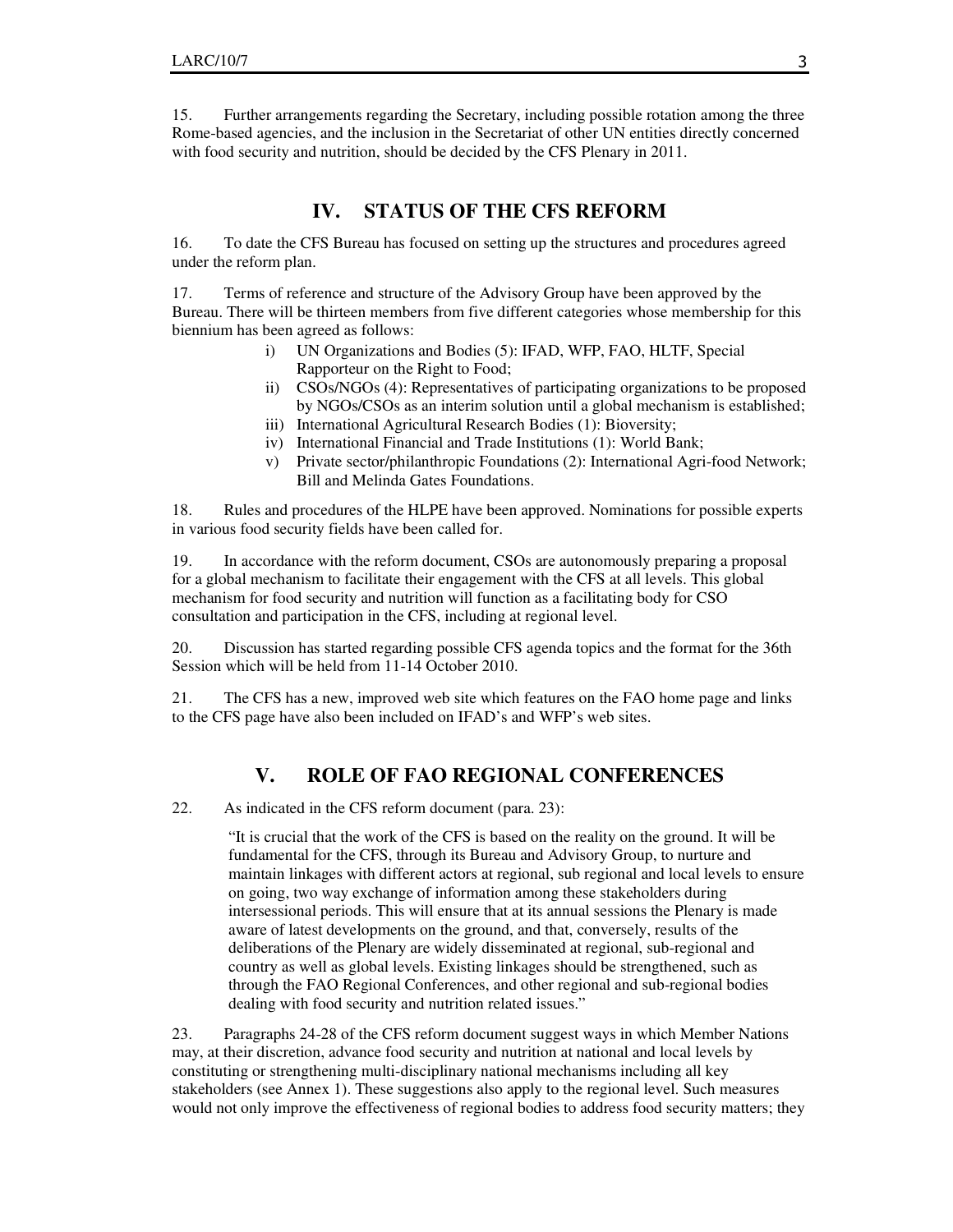would also help the reformed CFS perform its overall role of facilitating a coherent multi-level approach to effectively address food insecurity and malnutrition.

24. While these suggestions apply to all regional bodies, this document focuses on how FAO RCs could contribute more effectively to national, regional and global food security and its governance within the framework of the reformed CFS and how they can strengthen the work of the Committee at the regional level.

25. Given the importance of national and regional considerations to fighting hunger and malnutrition, regional bodies such as RCs are thus vital to food security governance. They are also fundamentally important for the new CFS which has been reformed to address the need for improved food security governance at all levels through better coordination, greater inclusiveness, and stronger linkages to the field. In this regard, RCs may wish to consider performing all or some of the following functions and address ways to strengthen their ability to do this.

- Take stock of country and regional initiatives directed at improving food security coordination with a view to encouraging convergence and avoiding duplication among such initiatives;
- Improve the sharing of information on food security and nutrition policies and programmes undertaken by national and regional stakeholders by reviewing them periodically in a document to be discussed by RCs;
- Inform the CFS Plenary about successes achieved as well as the challenges and needs to reduce hunger and malnutrition in their respective regions;
- Disseminate CFS conclusions and recommendations at regional and national levels.

26. With a view to performing the above functions more effectively within the context of the reformed CFS, RCs may wish to consider and encourage discussion during their regular agendas on how to build an appropriate regional multi-stakeholder mechanisms to promote food security in the region. Such discussions could be held as a regular standard agenda item. In this case, RCs may wish, as with the CFS Plenary, to invite relevant non-voting members of RCs to participate in debates and contribute to the work of RCs when dealing with CFS matters. Participants and observers could include relevant regional organizations and networks and regional development institutions (e.g. United Nations Country Teams, UN Resident Coordinators, donors with relevant work in the region, Regional Integration bodies, National Alliances against Hunger, CSOs and NGOs, including national and regional food security thematic groups, civil society networks participating in national food security thematic groups, civil society networks participating in national food security councils and farmers' organizations as well as private sector associations). In accordance with the aim to strengthen food security governance, RCs may, furthermore, wish to consider devoting a substantial part of their agenda to address CFS related matters.

27. Should there be insufficient time to prepare for and hold the type of discussion outlined above at the Plenary, debates could be held during parallel or side events, the outcomes of which would be reported to the Ministerial Segment of the RCs.

28. RCs meet biannually in non-Conference years while the CFS has an annual cycle. However, the CFS is now an ongoing process involving two-way exchange between national, regional and international levels through the CFS Plenary, its Bureau and the Advisory Group during intersessional periods. In order to facilitate regular interaction between RCs held biannually, and the different bodies of the CFS, RCs may wish to consider establishing an "ad hoc steering group" to help operationalize a multi-stakeholder mechanism as suggested in paragraph 26 of the present document. In this case, the mandate and possible composition of the "ad hoc steering group" should be considered. How and with what bodies such a mechanism would interact at national, regional and international levels, should also be considered.

- 29. The following proposals are offered in this regard for consideration by the membership:
	- a) RCs may wish to establish a representative "ad hoc steering group" to remain in touch with the CFS Bureau and Secretariat with a view to develop the multi-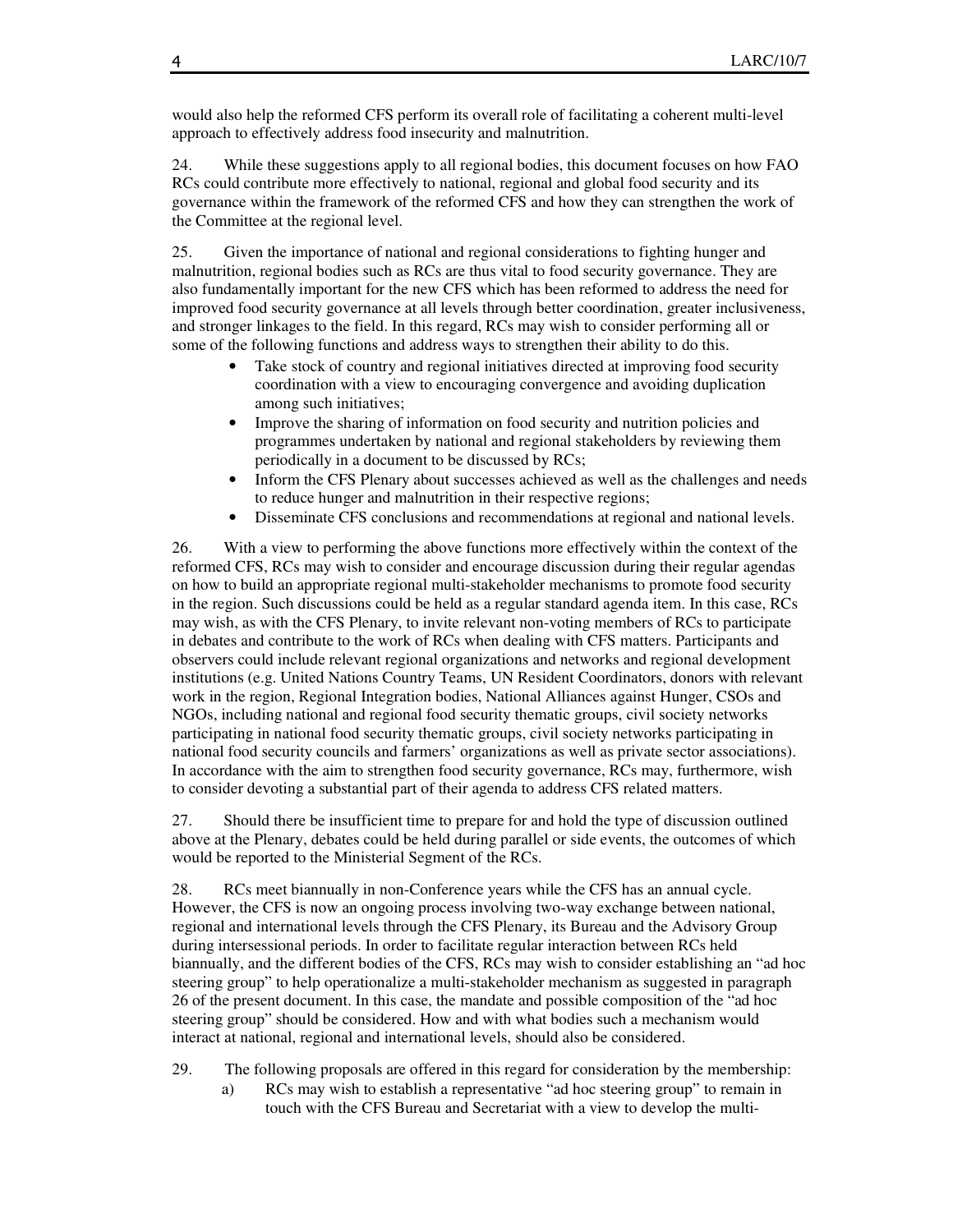stakeholder mechanism and to propose regional inputs to the CFS agenda including suggestions for work to be undertaken by the HLPE;

- b) Depending on regional circumstances, the "ad hoc steering group" could include a limited number of countries from the region, FAO representatives, other regional UN representatives, representatives of intergovernmental regional organizations, and representatives of civil society and the private sector. This mechanism could follow the example used for the CFS Advisory Group, which has an equal number of non-country representatives as there are member countries on the Bureau.
- c) In the years when there are no Regional Conferences, provisions should be made for a meeting of the "ad hoc steering group", with the participation of any other member country from the region or relevant regional actor participating in the CFS part of the Regional Conference, to take stock of progress made, advance any outstanding matters, and make contribution to the draft agenda of the CFS session of that year.
- d) RCs may also wish to discuss the establishment of a technical focal point to provide operational support to the work of the "ad hoc steering group".

30. RCs may wish to periodically review their functions and working mechanisms and procedures as the CFS gradually takes on additional roles in the future.